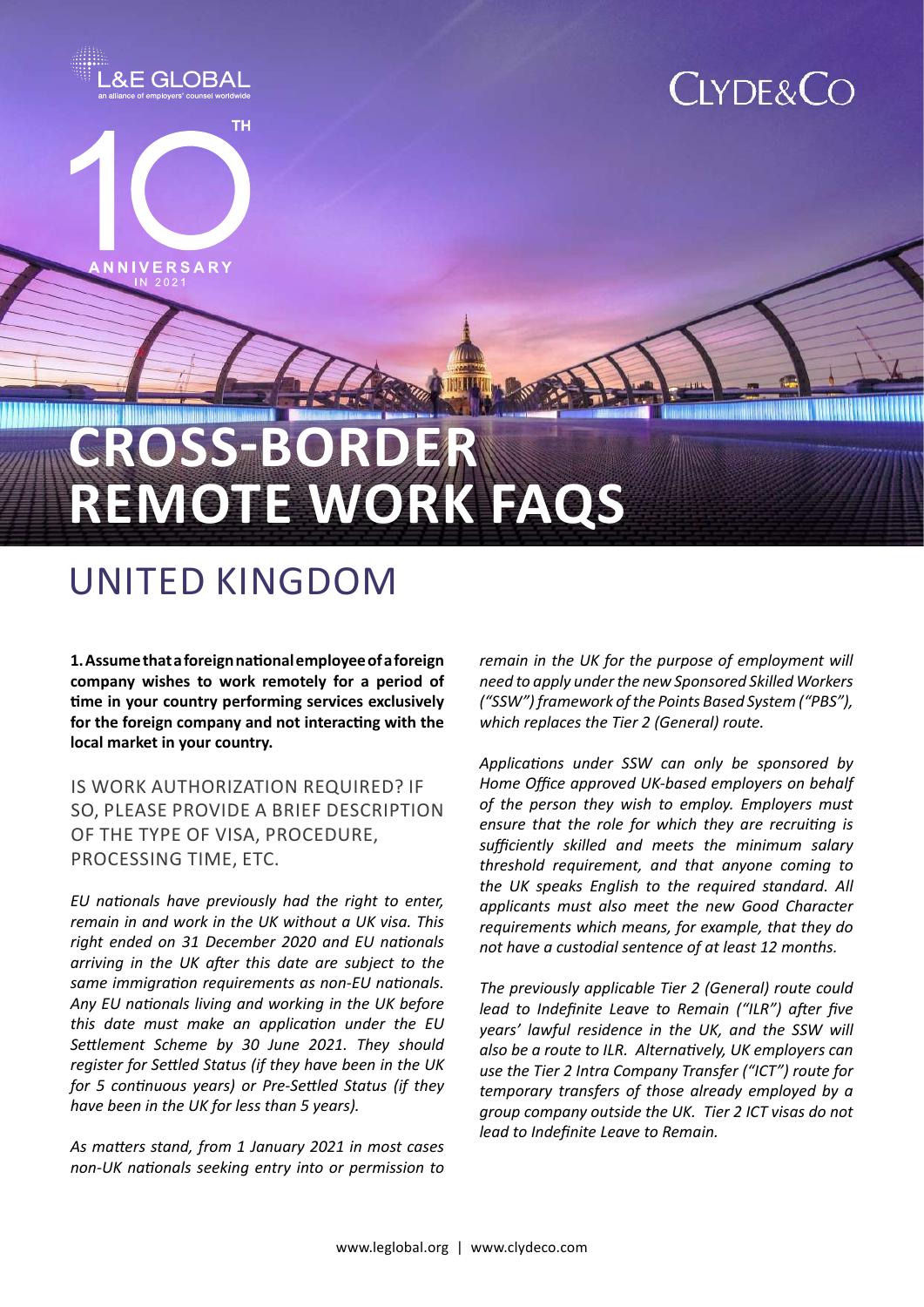# Is there risk of "permanent establishment" consequences for the foreign company by virtue of the remote worker's activities? If so, what are the main factors determining the exposure.

*There is a risk that the employee's activities or presence in the UK will create a permanent establishment for their employer in the UK.* 

*Under UK law, a foreign company can become subject to UK corporation tax if:*

- *(i) it has a fixed place of business (such as a place of management, branch, or office) through which the business of the company is carried on, or*
- *(ii) an agent acting on behalf of the company habitually exercises authority to do business on behalf of the company.*

*This definition is like the OECD model treaty Article 5 definition of permanent establishment. As the definition of "permanent establishment" in UK domestic law is based on that in the OECD model treaty, HMRC states that where the wording of the UK domestic legislation is the same as that of the OECD model treaty, the OECD commentary on that wording will apply.* 

*According to that commentary, whether a home office constitutes a location at the disposal of the enterprise will depend on the facts and circumstances of each case. In many cases, the carrying on of business activities at the home of an individual (e.g. an employee) will be so intermittent or incidental that the home will not be considered a location at the disposal of the enterprise. Where, however, a home office is used on a continuous basis for carrying on business activities for an enterprise and it is clear from the facts and circumstances that the enterprise has required the individual to use that location to carry on the enterprise's business (e.g. by not providing an office to an employee in circumstances where the nature of the employment clearly requires an office), the home office may be considered to be at the disposal of the enterprise.*

*A remote worker could also create a permanent establishment in the UK if the worker is deemed to be*  *a dependent agent who regularly conducts business in the UK on the company's behalf, and particularly if the worker concludes contracts with customers in the UK.* 

*There is an exemption for activities that are preparatory or auxiliary in nature. However, sales or other customerfacing activities and management of the business would almost certainly not fall within this exemption. The benchmark to gauge the activities are those of the trade as a whole entity. So if, for example, the UK employee collects market research information and the non-resident company's main trade is concerned with market research, then the activities in the UK would not be preparatory or auxiliary and there could be a permanent establishment in the UK. This exemption has recently been tightened to exclude activities that are part of a fragmented business operation. These are activities that constitute complementary functions that are part of a cohesive business operation and the overall activity is not just of a preparatory or auxiliary character or the company has a permanent establishment in the territory because of carrying on those functions.*

*If a foreign company does have a permanent establishment, then the profits of the business attributable to that permanent establishment are chargeable to UK corporation tax. The profits attributable to the permanent establishment are the profits it would have made if it were a distinct and separate enterprise engaged in the same or similar activities under the same or similar conditions, dealing wholly independently with the non-resident company.*

At what point and under what circumstances would the remote worker become subject to local social security and other payroll requirements? Can such requirements be fulfilled by a foreign company, and if so by what mechanisms?

*An overseas employer could be liable for National Insurance contributions if they are resident, present or have a place of business in Great Britain. Generally, an employer is said to be resident or present if the registered office of the company is in the UK, even if no actual business is carried on there.* 



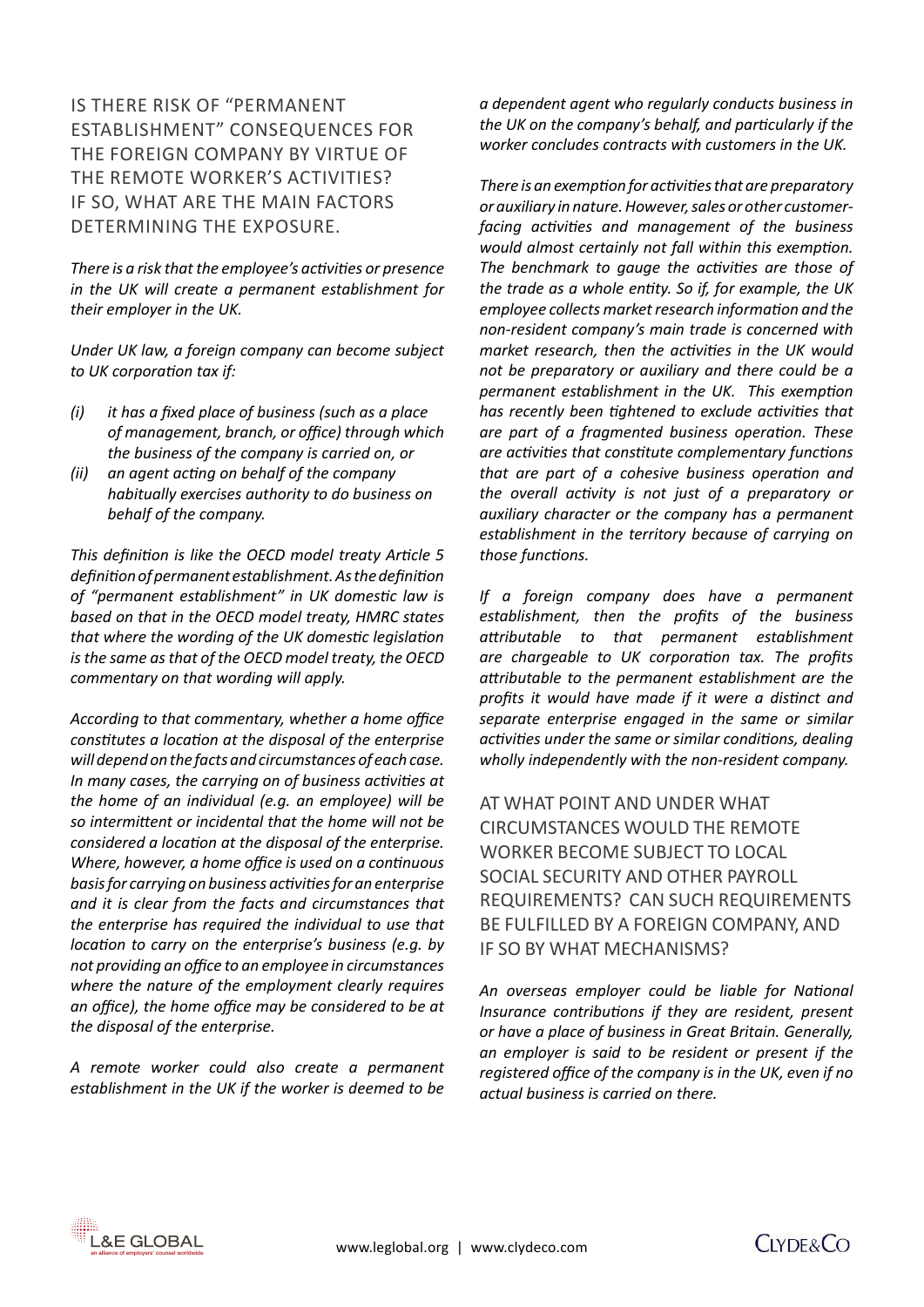*Place of business is not defined in social security legislation but some factors that commonly indicate a place of business include fixed premises, headed letter paper, a lease or rent agreement, delivery of supplies to the company in the UK or a UK bank account. Whether an employer satisfies the tests will be a matter of fact. It is therefore possible that an employee's home could constitute a place of business.* 

*The remote worker could be liable for National Insurance contributions if they are resident or present or ordinarily resident in Great Britain. An individual will normally be treated as resident for these purposes if they spend 183 days or more in this country in the tax year (6 April–5 April). 'Ordinary residence' is equivalent to 'habitual' and 'normal' residence, disregarding absences, whether long or short, which are merely temporary. The maintenance of a home indicates residence in Great Britain.*

*If the foreign company becomes liable to National Insurance contributions, it can choose to appoint a local agent to discharge its responsibilities.*

At what point and under what circumstances does the remote worker become subject to local employment law requirements such as Is wage-hour, local holidays, annual leave, maternity leave, disability leave, protection against unfair dismissal, etc.

*If the employee is physically present and working in the UK for any length of time except for a fleeting visit (the test is that the employee is "ordinarily working in Great Britain"), it should be assumed that all UK standards will need to be met. As such, the employee will benefit from minimum wage, statutory holiday entitlement, health and safety, discrimination and dismissal protections. The fact that the employer does not have a formal presence in the UK is irrelevant to the employee's employment rights. The employee's presence in the UK while working for their foreign employer will likely be enough to establish territorial jurisdiction for the employee to make employment claims in the UK employment tribunals.* 

*An employment tribunal is the forum which hears most employment related claims such as discrimination,* 

*working time, minimum wage and dismissal protection. Working in the UK is also likely to be sufficient to establish jurisdiction for the employee to bring a claim in the UK Courts. The UK courts (including the county court and high court) provide the forum in which an employee may bring a personal injury claim or a large claim (over £25,000) for breach of contract. Working in the UK may possibly enable the employee to argue that English law applies to their contract of employment.* 

Are there special requirements governing remote work in your country which would cover the remote foreign worker?

*No, unlike most other EU Member States, there are no specific employment related rules which apply to foreign workers such as those posted from another EU Member State. So, for example, foreign workers who work remotely in the UK (such as from their home) would be entitled to the same health and safety protections as UK citizens working from home in the UK.* 

# WHAT IS THE EMPLOYEE'S EXPOSURE to local income tax, and under what circumstances is the foreign employer required to arrange for withholding of income tax?

*An employee who is resident in the UK in the relevant tax year will be liable to UK tax on their worldwide earnings. An employee will be resident if they are physically present in the UK for 183 days or more in a tax year. Even if they are physically present in the UK for fewer than 183 days in a tax year, it is still possible to be resident in the UK. This could be because the employee has a home in the UK or because the employee works full-time in the UK.*

*However, if the employee is not resident in the UK for tax purposes, there could still be a liability to UK tax on general earnings for duties performed in the UK, unless the duties are "merely incidental" to duties performed overseas. HMRC applies a strict definition so only very few activities, such as arranging meetings, giving staff feed-back and reading generic business emails are likely to be incidental.*



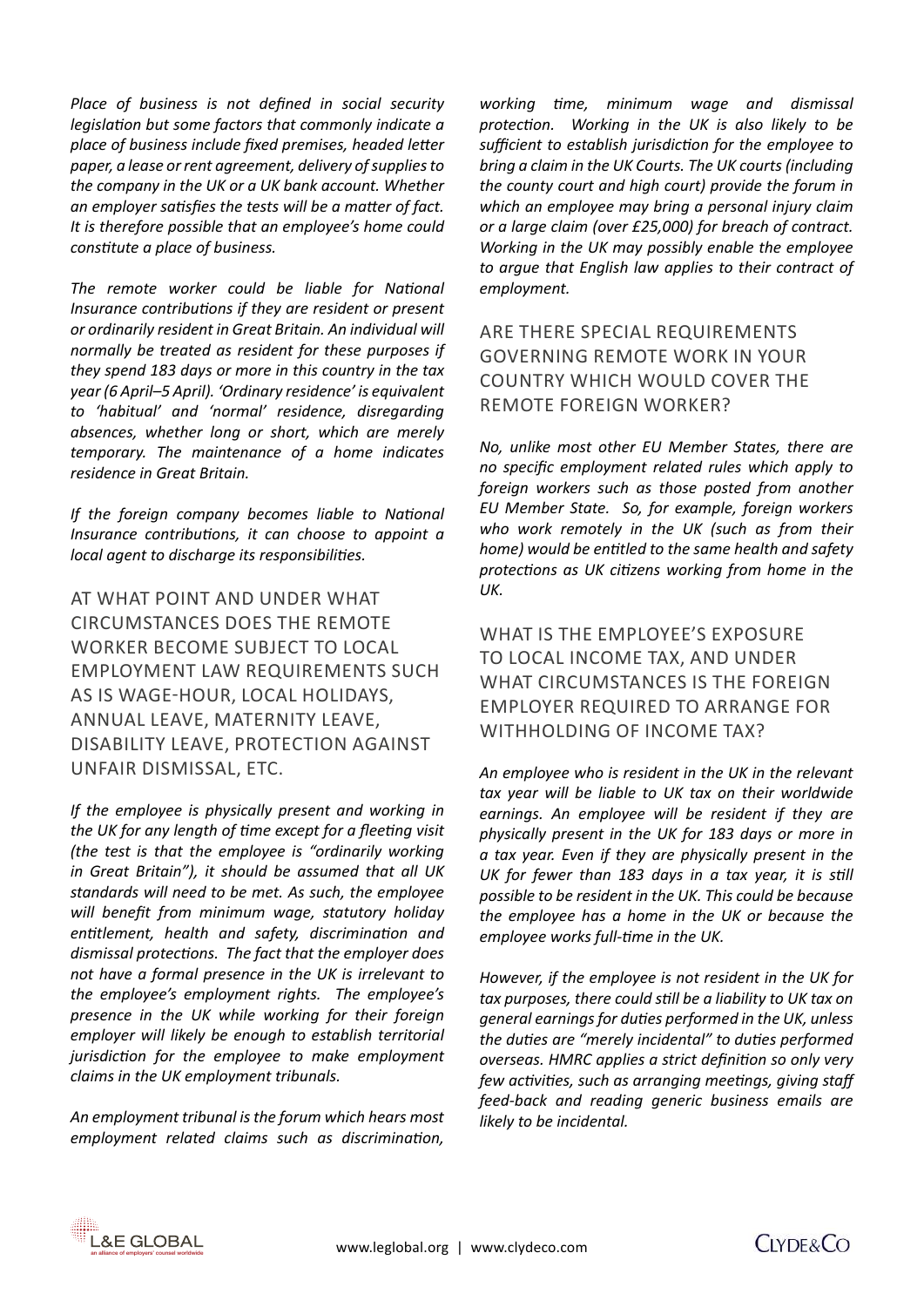*The Pay As You Earn scheme (PAYE) is the UK mechanism for employers deducting and collecting tax from the pay of employees. The obligation to operate the PAYE system arises if the employer has a sufficient tax presence in the UK. An overseas employer does not necessarily have a tax presence in the UK simply because there are employees in the UK. However, a branch, agency or representative office in the UK, or something similar, will usually be regarded as establishing a tax presence for these purposes.*

# Would the remote worker be entitled to bring a claim for workplace injury in your country?

*Potentially yes, depending on the circumstances. In the UK, employers have a duty to take reasonable care of the health and safety of their employees and to take reasonable steps to provide a safe workplace and a safe system of work. These duties also extend to employees who are working remotely, including those from abroad. The employer should carry out a risk assessment in relation to an employee who will be working remotely in the UK in order to identify risks and hazards. This should include any risks associated with working remotely. Public health advice must also be adhered to.* 

*An employer who breaches health and safety requirements commits a criminal offence and may face a fine. Employees who suffer personal injury as a result of their employer's breach of the duty of care may bring a claim for compensation in the UK courts. In addition, employees who raise concerns about their working environment are also protected under UK law and are entitled to make a claim in the UK employment tribunal if they suffer a detriment, and/or are unfairly dismissed as a result of raising a health and safety concern.* 

### Would the remote worker be covered under the local national healthcare system or insurance?

*The Immigration Health Surcharge (IHS) is a fee levied on the majority of UK visa applications. An annual charge of GBP 624 or in some cases GBP 470 per year, the IHS provides non-visitor migrants access to the*  *National Health Service and medical treatment free at the point of use. The HIS is payable even for those holding Private Healthcare Insurance.*

Is a foreign employer subject to data privacy and security requirements regarding protection of employee personal information for a foreign employee working remotely in your country?

*Yes. Various data protection issues may arise when an employee works remotely from overseas and where personal data is transferred between the employer and employee.*

*Organisations that have an establishment in the UK will need to comply with UK data protection law. The GDPR has been implement into UK data protection law as the Data Protection Act 2018 (DPA) but it needs to be read with the GDPR. In practice, there is little change in the core data protection principles, rights and obligations found in the GDPR.* 

*For an EU based employer it will have to comply with the GDPR and any local implementation. In addition, if it has a UK establishment, it will also have to comply with the DPA.* 

*Non-EU employers will have to comply with any of their own data privacy rules and if they have a UK establishment, they will also have to comply with the DPA. If they do not have a UK establishment they will still have to comply if the processing involves monitoring their employees' behaviour within the UK.*

*Employers should ensure appropriate safeguards are in place in respect of the transfer of any personal data and should ensure compliance with the GDPR and DPA where this applies.*

*Employees working remotely may also give rise to data security issues, such as increased risk of hacking. Organisations should consider their security measures to deal with these risks.*



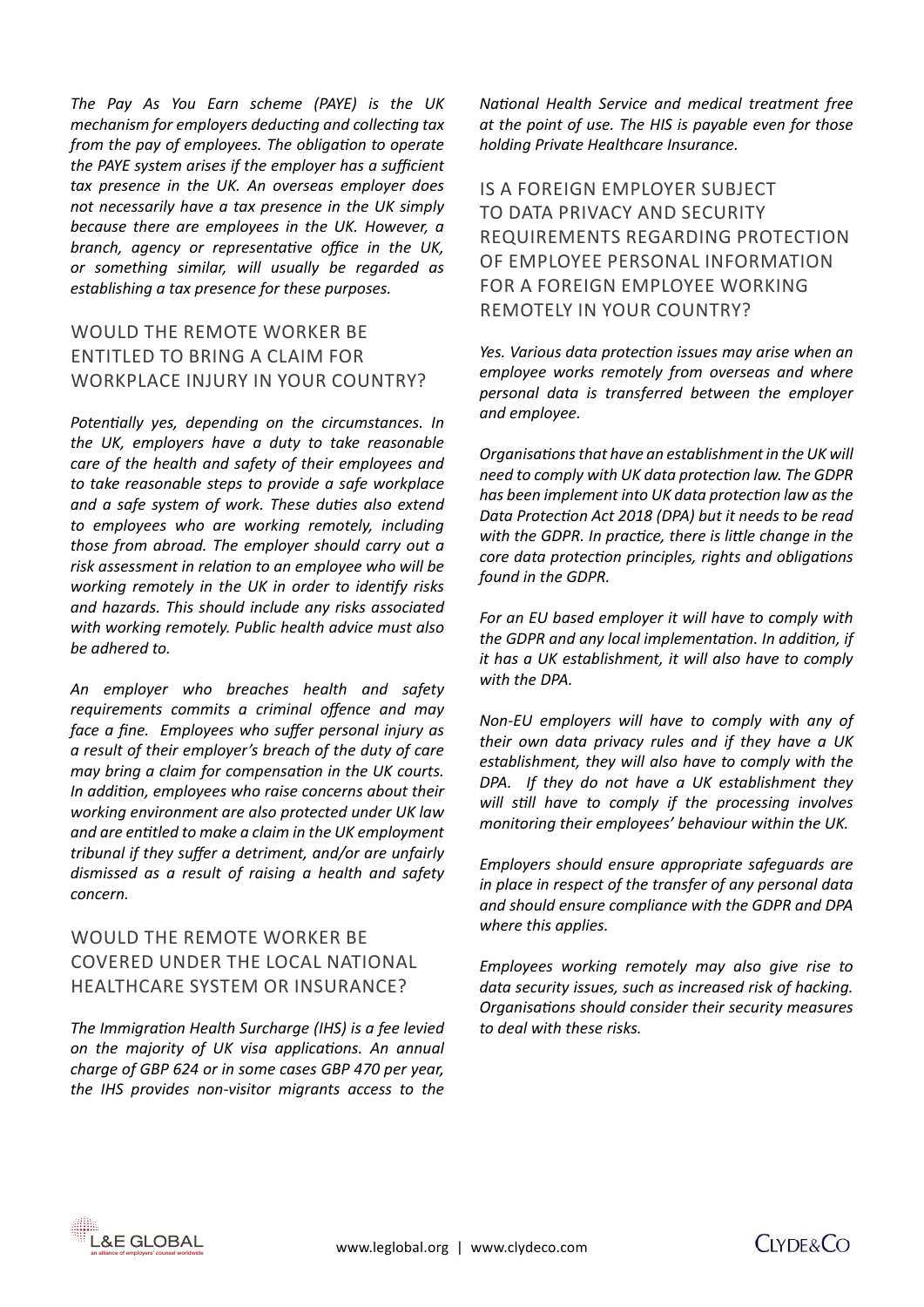# Has there been any litigation or specific law or regulation regarding the foreign remote worker in your country?

*There may be regulatory or other compliance requirements to comply with in relation to certain occupations or types of work, e.g. financial services or insurance.* 

**2. Would any of the above answers change if the remote worker (a) is a citizen of your country, or (b) engages in activity interacting with the local market.** 

*Citizenship is not a relevant consideration for UK tax. The two principal UK concepts that determine liability of an individual to taxation are residence and domicile. If an individual is resident in the UK, but not domiciled within the UK, they may be able to use the so-called remittance basis of taxation that restricts their liability on foreign income to income brought in or "remitted" to the UK.* 

*From the employer's perspective, if the employee is engaging with the UK market, this clearly increases the risk of creating a permanent establishment for the overseas company.*